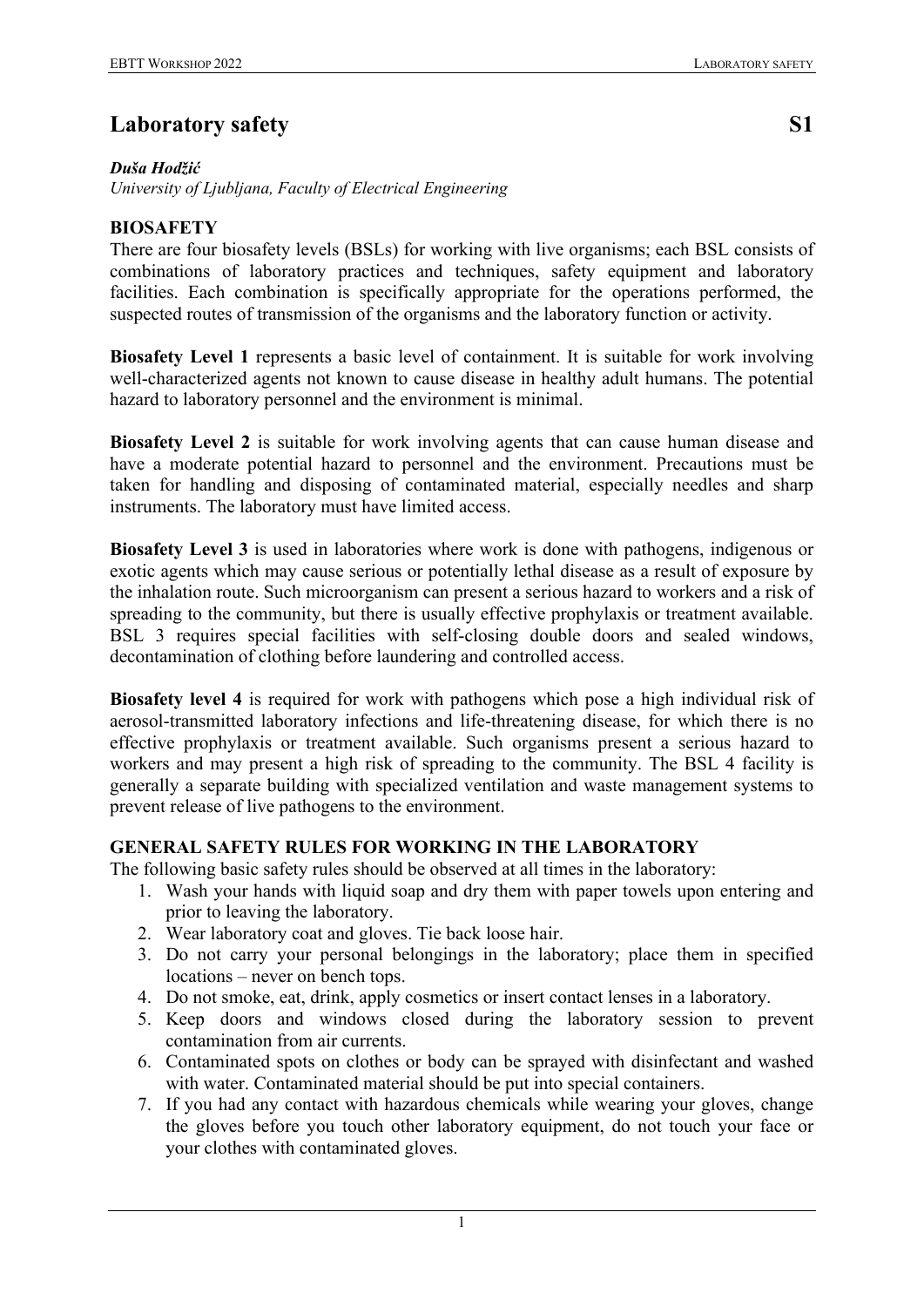- 8. Do not allow water or any water-based solution to come into contact with electrical cords or conductors. Make sure your hands are dry when you handle electrical equipment.
- 9. Report all accidents immediately to the instructor.

# **RULES FOR HANDLING CHEMICALS**

Almost all chemicals can be harmful in some way and prolonged exposure may cause longterm effects as yet unknown. Preparation of hazardous chemicals must be conducted under the fume hood.

## **When handling chemicals the following rules must be strictly met:**

- 1. Always read labels before handling any chemical. Learn hazard warning symbols which are displayed on the labels.
- 2. Take care to avoid spillage if this occurs, neutralize any hazard and clean up immediately, including the outside of the container.
- 3. Some chemicals have a delayed or cumulative effect. Inform the instructor if any feeling of being unwell occurs when using chemicals.
- 4. Chemicals must not be disposed of by indiscriminate washing down the sink. Carefully read the appropriate material safety data sheet and follow the instructions.

## **CHEMICAL HAZARD SYMBOLS**

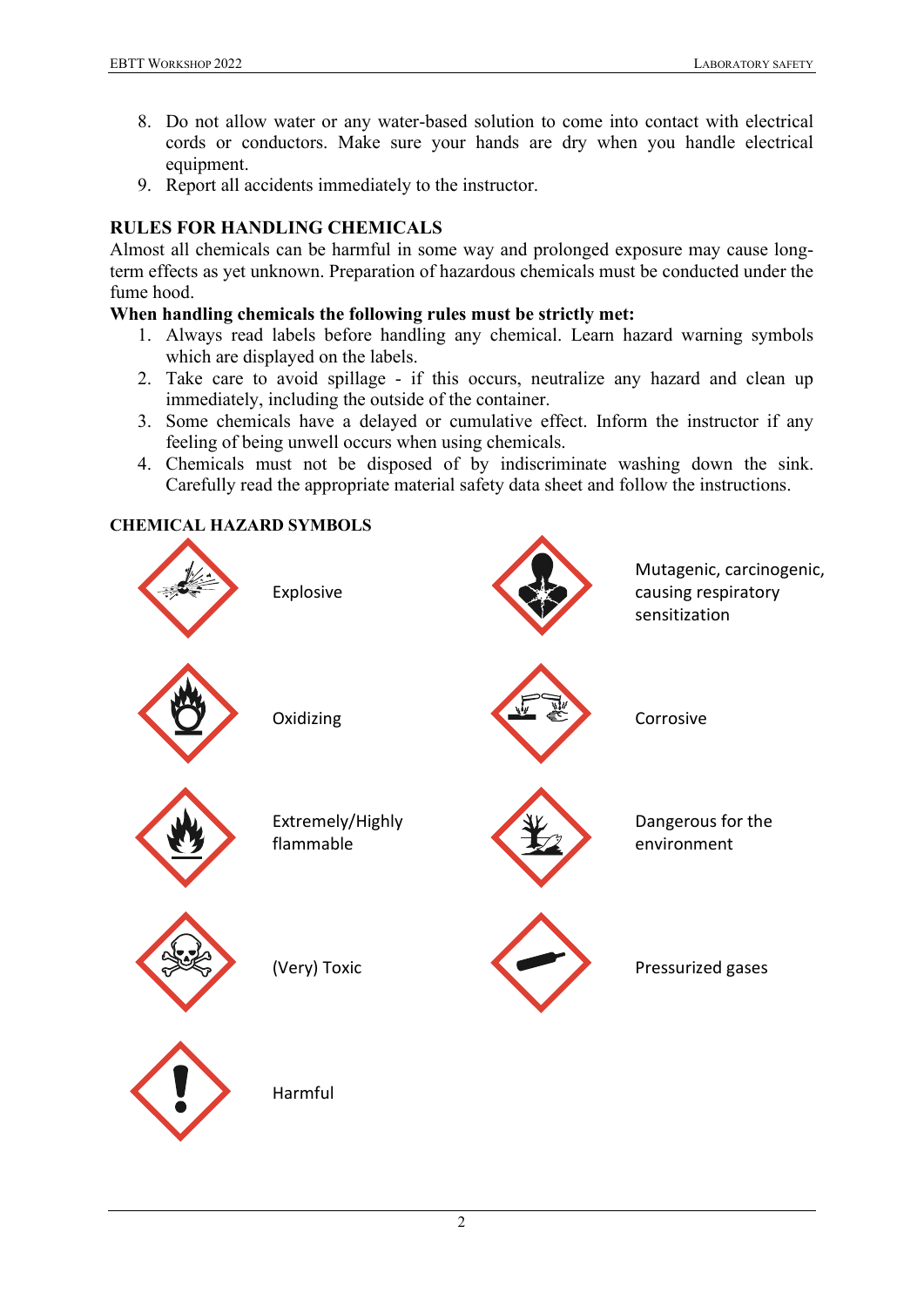## **PIPETTING TECHNIQUE**

Pipetting is one of the most frequent tasks in the laboratory and it directly affects the success and repeatability of the experiments. It is critical to follow good pipetting practice techniques.

#### **ASEPTIC TECHNIQUE**

Aseptic technique is a combination of procedures designed to reduce the probability of infection. In spite of the introduction of antibiotics, contamination with microorganisms remains a problem in tissue culture. Bacteria, mycoplasma, yeasts and fungal spores may be introduced by operator, atmosphere, work surfaces, solutions and many other sources. In order to avoid contamination aseptic technique should be used while handling cell cultures.

Correct aseptic technique provides a barrier between microorganisms in the environment and the culture within its flask or dish. Hence, all materials that will come into direct contact with the culture must be sterile and manipulations designed in such manner that exclude direct link between the culture and its nonsterile surroundings.

The elements of aseptic technique are a sterile work area, good personal hygiene, sterile reagents and media, and sterile handling.

#### **Rules for sterile work:**

- 1. Start with completely clear work area and wipe the surface with 70% alcohol and a sterile gauze.
- 2. Spray and wipe your hands with 70% ethanol.
- 3. Clean the outside of the containers and other objects with 70% ethanol before placing them in the microbiological safety cabinet.
- 4. The work surface should be uncluttered and contain only items required for a particular procedure; it should not be used as a storage area.
- 5. Remove everything that is no longer required and clean with 70% alcohol before the next procedure.
- 6. Arrange items to have easy access to all of them without having to reach over one item to get to another.
- 7. Work within your range of vision, e.g., insert a pipette in the pipetting device with the tip of the pipette in your line of sight continuously and not hidden by your arm.
- 8. Clean up any spillage immediately with absorbent tissues and wipe with 70% alcohol.
- 9. Remove everything when you finish and wipe the work surface with 70% ethanol.
- 10. Use ultraviolet light to sterilize the air and exposed work surfaces in the microbiological safety cabinet between uses.